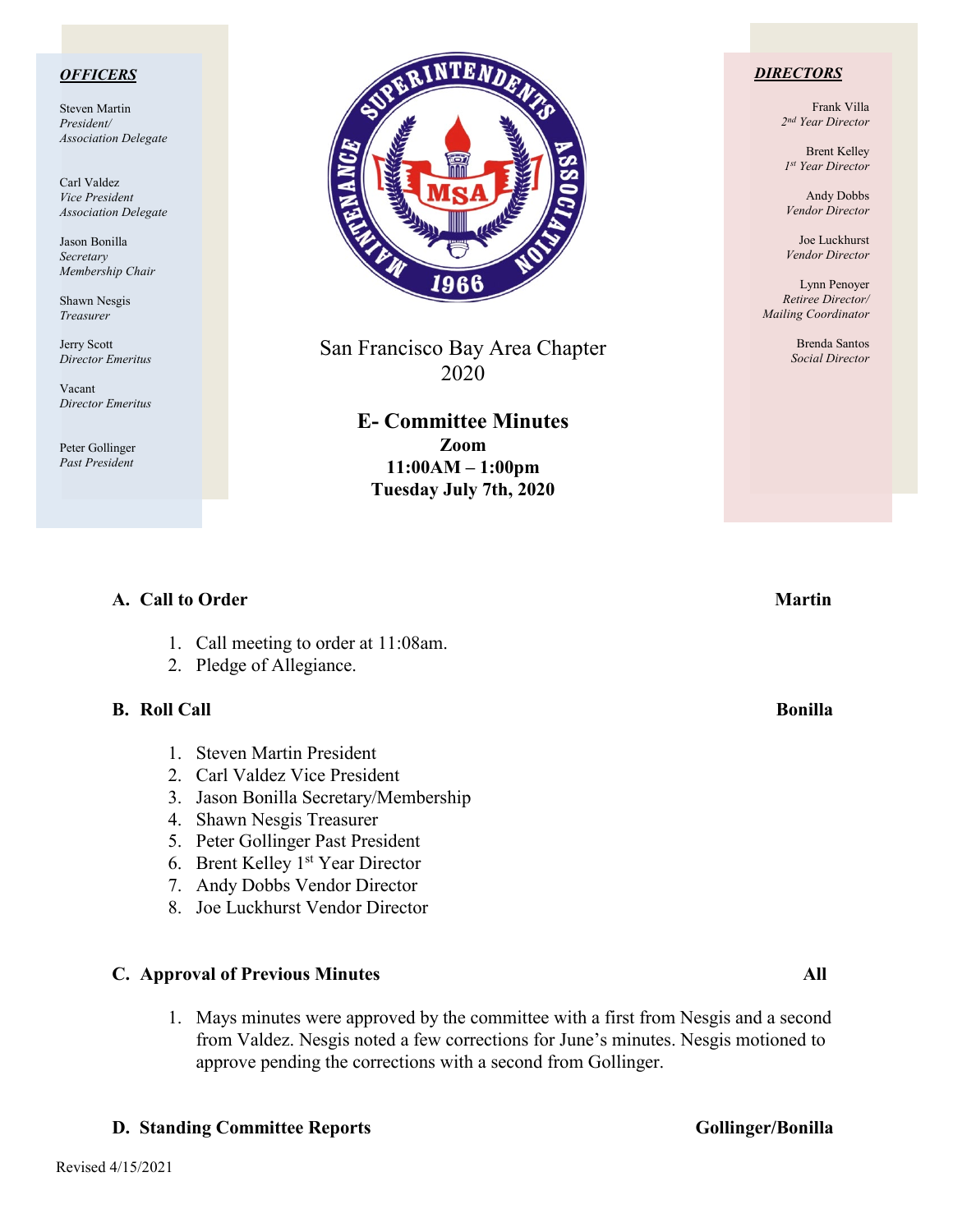### 1. Membership

### *Members*

*Life Members: 66 Regular Members: 77 (6 members paid with cvent) Vendor Members: 22 Total Members: 168(Current) 223(Total)*

2. Cvent is up and running. Gollinger just acquired the old contact list for memberships and will be sending out renewal notices.

3. Martin will draft an update for the membership to be included with the renewal notices.

# **E. Vendors Report Luckhurst/ Dobbs**

*1. No Report*

# **F.** Association Report Martin/Valdez

1. Very few presidential visits due to COVID 19.

2. Cashed out both of our CD's – total assets \$68,345.

3. 2020 actuals are good, but 2020 budget is still about \$9,400 in the red for the year.

4. Deadline for the next issue of The Maintainer was June 20<sup>th</sup>. Valdez submitted at least one article on our Zoom meetings but almost the entire issue was dedicated to Bill Copeland.

5. Education Program celebrated our 5<sup>th</sup> anniversary. 97 new students this semester, 8 current classes. Bringing a total of 527 active in our certification program.

6. The E-Board has increased the cost of tuition to \$85 per class. This is to cover all payment fees and incidental administrative costs for the instructors.

7. 2020 conference cancelled. Looking to push all conferences back one year due to COVID.

8. Peter Walsh had three nominees, Randy Carnahan, Adin Selby, Rudi Cancio.

9. Stellar Vendor only had one nominee, Sue Bowman Wulf.

10. Proposal for all officers to extend their terms through 2021. This has not been voted on yet.

# **G. Foundation Report Valdez**

1. We have made \$130,000 in investments and we are standing at \$127,680. Letter to Vendors to still go out with investment ideas.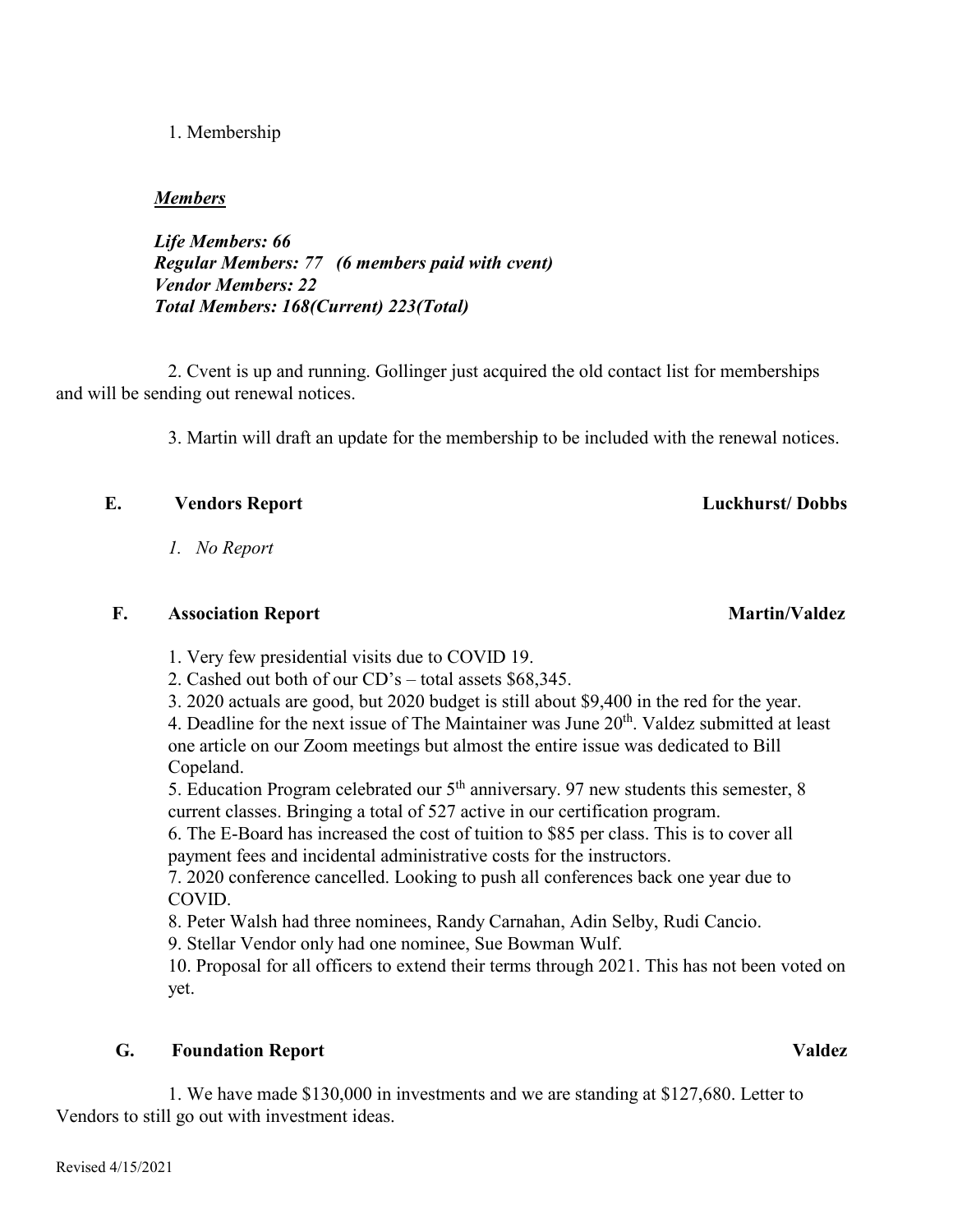### **H. Scholarships Valdez**

 1. Nothing has changed. Scholarships remain on hold until things get back to somewhat normal.

 2. The E-Board has increased the cost of tuition to \$85 per class. This is to cover all payment fees and incidental administrative costs for the instructors.

 3. Valdez motioned to approve an increase for EDU classes to \$85 for our chapter for the same reasons. Nesgis seconded and committee approved.

| I.                    | <b>Golf Tournament Committee Report</b> |                              | <b>Dobbs/Martin</b> |
|-----------------------|-----------------------------------------|------------------------------|---------------------|
|                       |                                         | 1. Event has been cancelled. |                     |
| J.                    | <b>Social Committee</b>                 |                              | <b>Santos</b>       |
|                       | 1. No Report                            |                              |                     |
| K. Treasurer's report |                                         |                              | <b>Nesgis</b>       |
|                       | Account totals:                         |                              |                     |
| <b>Basic Checking</b> |                                         | \$6,483.97 (\$5,986.03)      |                     |
| Savings               |                                         | \$19,007.72                  |                     |
| <b>TOTAL</b>          |                                         | \$24,994.08                  |                     |

1. Valdez motioned to approve the financial report, Martin second and committee approved.

# L. Technology/ CVent Report **Martin/Gollinger** Martin/Gollinger

1. Gollinger motioned to change the dates to coincide with membership for the Premier Vendor program registration and to add a second option in Cvent for them to pay for the plan of their choice. Valdez seconded it and committee approved.

# **M. Old Business**

1. Martin is still working on the name badge prototype. He was waiting for hi resolution art work which Valdez is suppling for him.

### **N. New Business**